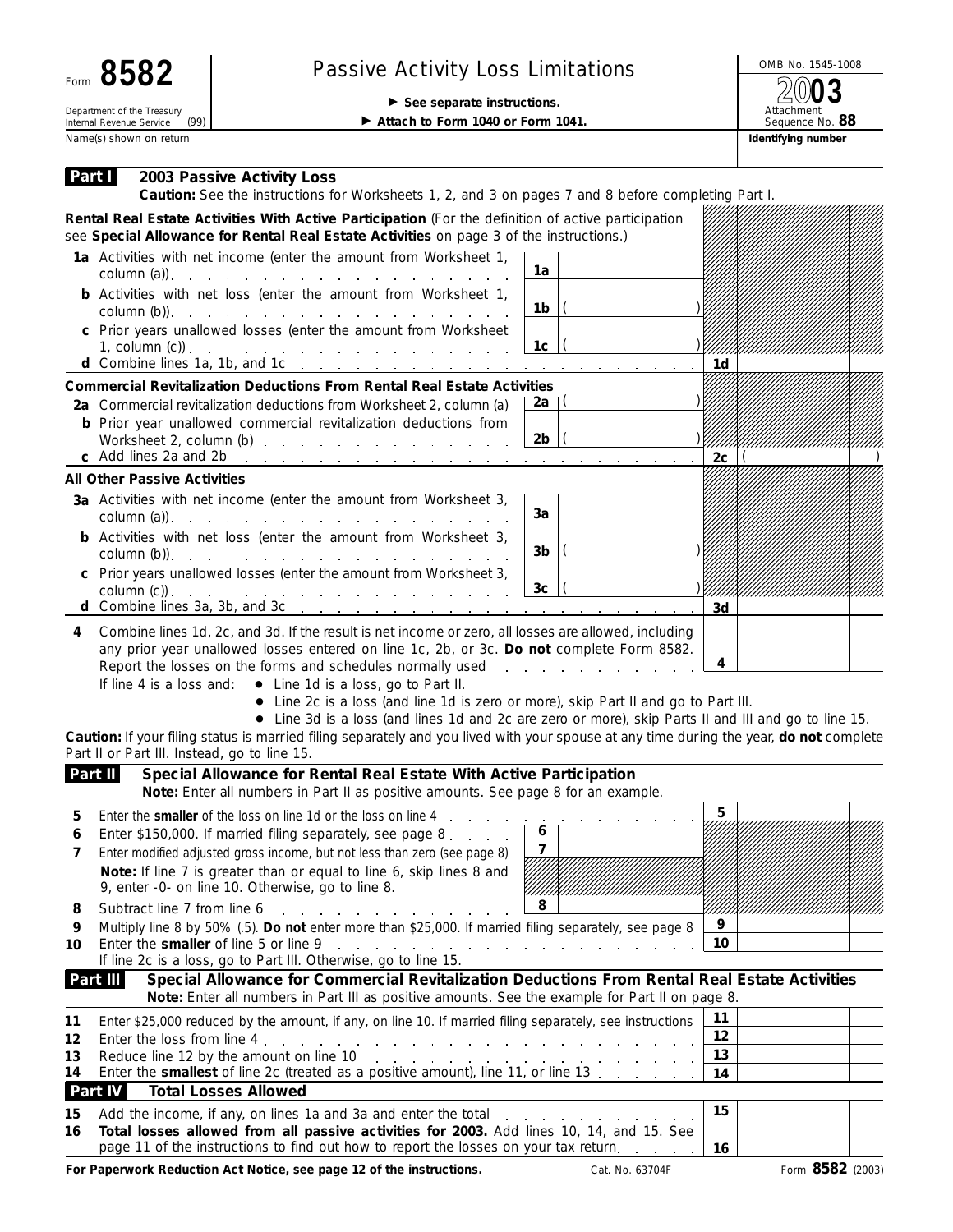| Caution: The worksheets must be filed with your tax return. Keep a copy for your records.<br>Worksheet 1-For Form 8582, Lines 1a, 1b, and 1c (See page 7 of the instructions.) |                                                                                |                           |                                                  |                                 |  |                          |  |                                            |  |
|--------------------------------------------------------------------------------------------------------------------------------------------------------------------------------|--------------------------------------------------------------------------------|---------------------------|--------------------------------------------------|---------------------------------|--|--------------------------|--|--------------------------------------------|--|
|                                                                                                                                                                                | Current year                                                                   |                           |                                                  | Prior years                     |  | Overall gain or loss     |  |                                            |  |
| Name of activity                                                                                                                                                               | (a) Net income<br>(line 1a)                                                    | (b) Net loss<br>(line 1b) |                                                  | (c) Unallowed<br>loss (line 1c) |  | (d) Gain                 |  | (e) Loss                                   |  |
|                                                                                                                                                                                |                                                                                |                           |                                                  |                                 |  |                          |  |                                            |  |
|                                                                                                                                                                                |                                                                                |                           |                                                  |                                 |  |                          |  |                                            |  |
|                                                                                                                                                                                |                                                                                |                           |                                                  |                                 |  |                          |  |                                            |  |
| Total. Enter on Form 8582, lines 1a,<br>1b, and 1c.                                                                                                                            |                                                                                |                           |                                                  |                                 |  |                          |  |                                            |  |
| Worksheet 2-For Form 8582, Lines 2a and 2b (See page 8 of the instructions.)                                                                                                   |                                                                                |                           |                                                  |                                 |  |                          |  |                                            |  |
| Name of activity                                                                                                                                                               | (a) Current year<br>deductions (line 2a)                                       |                           | (b) Prior year<br>unallowed deductions (line 2b) |                                 |  |                          |  | (c) Overall loss                           |  |
|                                                                                                                                                                                |                                                                                |                           |                                                  |                                 |  |                          |  |                                            |  |
| Total. Enter on Form 8582, lines 2a<br>and 2b $\qquad \qquad$                                                                                                                  |                                                                                |                           |                                                  |                                 |  |                          |  |                                            |  |
| Worksheet 3-For Form 8582, Lines 3a, 3b, and 3c (See page 8 of the instructions.)                                                                                              |                                                                                |                           |                                                  |                                 |  |                          |  |                                            |  |
|                                                                                                                                                                                |                                                                                | Current year              |                                                  | Prior years                     |  |                          |  | Overall gain or loss                       |  |
| Name of activity                                                                                                                                                               | (a) Net income<br>(line 3a)                                                    | (b) Net loss<br>(line 3b) |                                                  | (c) Unallowed<br>loss (line 3c) |  | (d) Gain                 |  | (e) Loss                                   |  |
|                                                                                                                                                                                |                                                                                |                           |                                                  |                                 |  |                          |  |                                            |  |
|                                                                                                                                                                                |                                                                                |                           |                                                  |                                 |  |                          |  |                                            |  |
|                                                                                                                                                                                |                                                                                |                           |                                                  |                                 |  |                          |  |                                            |  |
| Total. Enter on Form 8582, lines 3a,<br>3b, and 3c. $\qquad \qquad$ $\qquad$                                                                                                   |                                                                                |                           |                                                  |                                 |  |                          |  |                                            |  |
| Worksheet 4-Use this worksheet if an amount is shown on Form 8582, line 10 or 14 (See page 9.)                                                                                 |                                                                                |                           |                                                  |                                 |  |                          |  |                                            |  |
| Name of activity                                                                                                                                                               | Form or schedule<br>and line number<br>to be reported on<br>(see instructions) | (a) Loss                  |                                                  | (b) Ratio                       |  | (c) Special<br>allowance |  | (d) Subtract column<br>(c) from column (a) |  |
|                                                                                                                                                                                |                                                                                |                           |                                                  |                                 |  |                          |  |                                            |  |
|                                                                                                                                                                                |                                                                                |                           |                                                  |                                 |  |                          |  |                                            |  |
|                                                                                                                                                                                |                                                                                |                           |                                                  |                                 |  |                          |  |                                            |  |
| Total<br>Worksheet 5-Allocation of Unallowed Losses (See page 9 of the instructions.)                                                                                          |                                                                                |                           |                                                  | 1.00                            |  |                          |  |                                            |  |
|                                                                                                                                                                                | Form or schedule                                                               |                           |                                                  |                                 |  |                          |  |                                            |  |
| Name of activity                                                                                                                                                               | and line number<br>to be reported on<br>(see instructions)                     |                           |                                                  | (a) Loss                        |  | (b) Ratio                |  | (c) Unallowed loss                         |  |
|                                                                                                                                                                                |                                                                                |                           |                                                  |                                 |  |                          |  |                                            |  |
|                                                                                                                                                                                |                                                                                |                           |                                                  |                                 |  |                          |  |                                            |  |
|                                                                                                                                                                                |                                                                                |                           |                                                  |                                 |  |                          |  |                                            |  |
| Total                                                                                                                                                                          |                                                                                |                           |                                                  |                                 |  | 1.00                     |  |                                            |  |